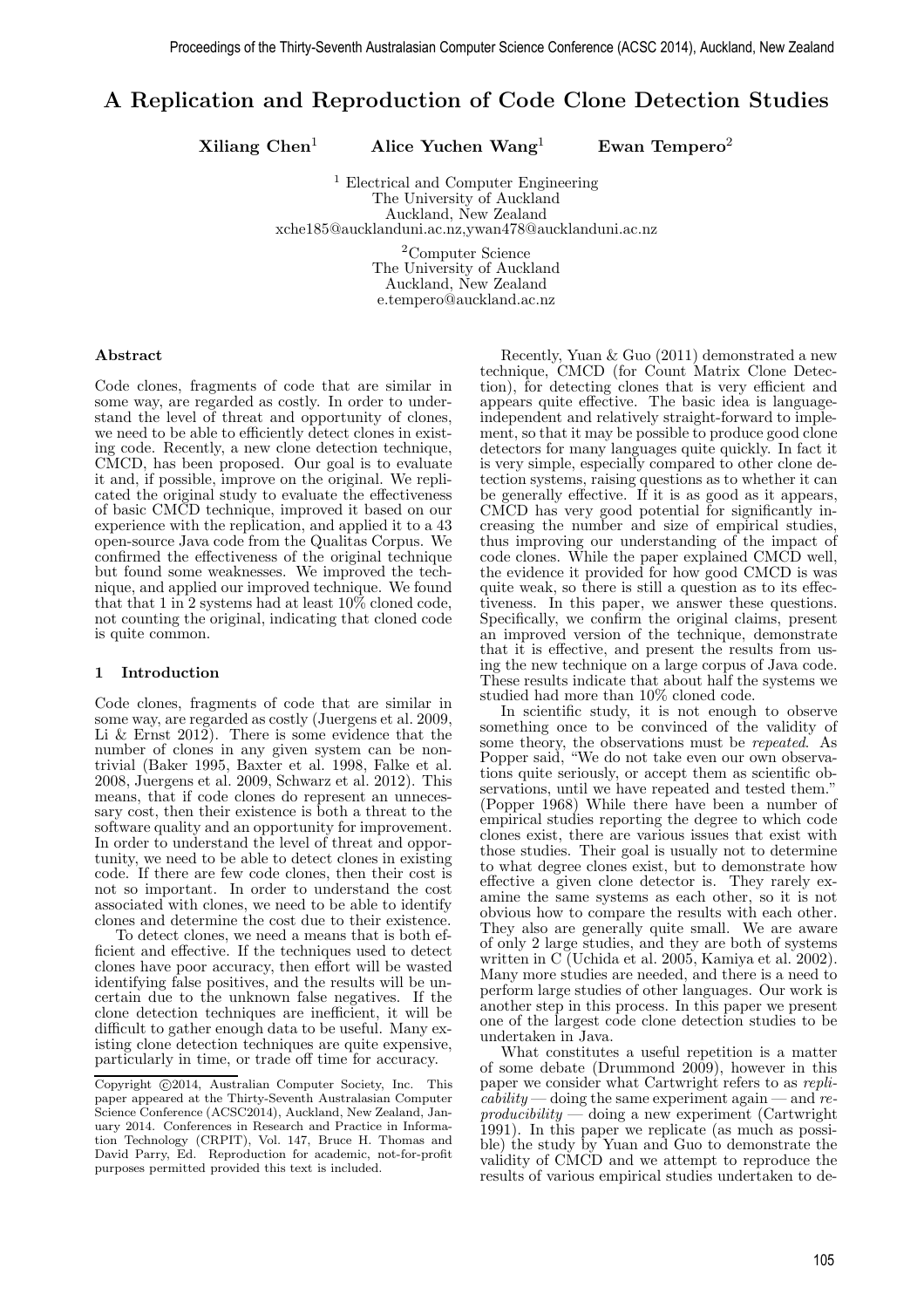#### CRPIT Volume 147 - Computer Science 2014

termine the degree to which code clones exist in Java code.

The rest of the paper is organised as follows. In the next section we present some of the literature on empirical studies of code clones to determine what has been established so far. In section 3, we summarise the original CMCD technique. In section 4, we describe the modifications we have made to CMCD, and how we carried out the replication and reproduction studies. We present our results in section 5 and discuss them in section 6. Finally we present our conclusions and discussion future work.

# 2 Background and Related Work

In this section we introduce the concepts generally associated with clone detection and give an overview of clone detection related research. The literature in clone detection research is quite extensive, and so we necessarily can only give a sample here. Roy et al. (2009) provide a good survey and we use their terminology below. We detail only the work that is directly relevant to ours.

A code fragment is any sequence of code lines that can be any granularity, such as a complete method definition or sequence of statements inside an ifstatement (Bellon et al. 2007). A clone pair is defined by having two code fragments that are similar by some given definition of similarity. When more than two fragments are similar, they form a *clone* cluster or clone group. There are two main types of similarity between code fragments: textual similarity and semantic similarity. Two fragments have textual similarity when the text they contain matches to a large degree. This might be the consequence of copying and pasting one fragment to the other, perhaps with minor modifications. Two fragments are semantically similar if they have similar functionality, but may have completely different text. Clone types can be categorised into four types based on both textual and semantic similarities (Roy et al. 2009):

- Type-1: Identical code fragments except for variations in whitespace, layout and comments.
- Type-2: Syntactically identical fragments except for variations in identifiers, literals, types, whitespace, layout and comments.
- Type-3: Copied fragments with further modifications such as changed, added or removed statements, in addition to variations in identifiers, literals, types, whitespace, layout and comments.
- Type-4: Two or more code fragments that perform the same computation but are implemented by different syntactic variants.

Most of the clone detection techniques can be summarised into four main categories: textual, lexical, syntactic and semantic (Roy et al. 2009).

Textual approaches compare the source code with little or no transformation. In most cases raw source code is used directly in the clone detection process. Such approaches must cope with variation of all kinds, including in whitespace. An early such approach was described by Johnson (1994).

Lexical approaches transform the source code into a sequence of lexical tokens using compiler-style lexical analysis. Comparison is then done between sequences of tokens to identify common subsequences.

These approaches easily deal with variation in whitespace, layout, and comments. Also, variations in identifiers or literals can also be dealt with. An example of this approach was described by Baker (2007).

Syntactic approaches use a parser to convert the source code into parse trees or abstract syntax trees (ASTs). Comparison is then done between the trees for commonality, possibly using structural metrics. The work by Baxter et al. (1998) is perhaps the best known of these approaches.

Semantic approaches use static program analysis, which does a more sophisticated comparison than just at the syntax level. One technique that is used is to represent the code as a program dependency graph (PDG) and then analyse that. An example of this approach uses backward slicing (Komondoor & Horwitz 2001).

Roy et al. (2009) describe 4 scenarios giving examples of each of the categories described above, with further sub-scenarios for each category, a total of 16 examples. They then evaluated more than 40 techniques with respect to these 16 examples, providing both clear criteria (at least as a starting point) for what might constitute a clone, and a comprehensive summary of that the state-of-the-art at that time could handle.

As mentioned in the introduction, our work is based on the CMCD technique developed by Yuan & Guo (2011), which we will detail in the next section. This technique is a syntactic approach, specifically it falls in to the category Roy et al. call metrics-based approaches. Generally, these approaches make measurements of the code fragments using one or more metrics. The value of the measurements indicate how similar the code fragments are. One example of this is by Mayrand et al. (1996) who gather measurements from a number of metrics, such as different characteristics of the layout of the code, number and type of statement, and characteristics of control flow such as number of decisions, average nesting level, and number of exits. Another example is by Kontogiannis (1997), who uses more common metrics such as Fanin, Fan-out, and Cyclomatic Complexity Number.

Once measurements are produced, the existence of clones is determined by the similarity of the measurements. The comparison of measurements may be done in different ways, depending on who the measurements look like. For example, Kontogiannis groups the measurements into 4 categories, and then compares each category separately. The results of the 4 comparisons are then used to produce an ordinal scale measurement capturing how different (or similar) two code fragments are. Another example is by Davey et al.  $(1995)$ , who use a self organising neural net to do the comparisons.

With all the variations in techniques, the question that naturally arises is which is the best? Unfortunately there is no clear answer, not only because the answer depends on the reason for detecting clones, but also because there has been insufficient comparison between the techniques.

For an example on how context might affect which quality attributes of the clone detection technique we desire, consider plagiarism detection in student assignments. In this context, we would probably do this off-line (as a batch process), we might expect the size of the inputs to be relatively small (hundreds, or perhaps a few thousand, lines of code), and we would likely be willing to accept missing some cases (false negatives) in order to ensure not making any false accusations (false positives). On the other hand, to support a code review function in an IDE, we would want real-time information of possibly a large code base,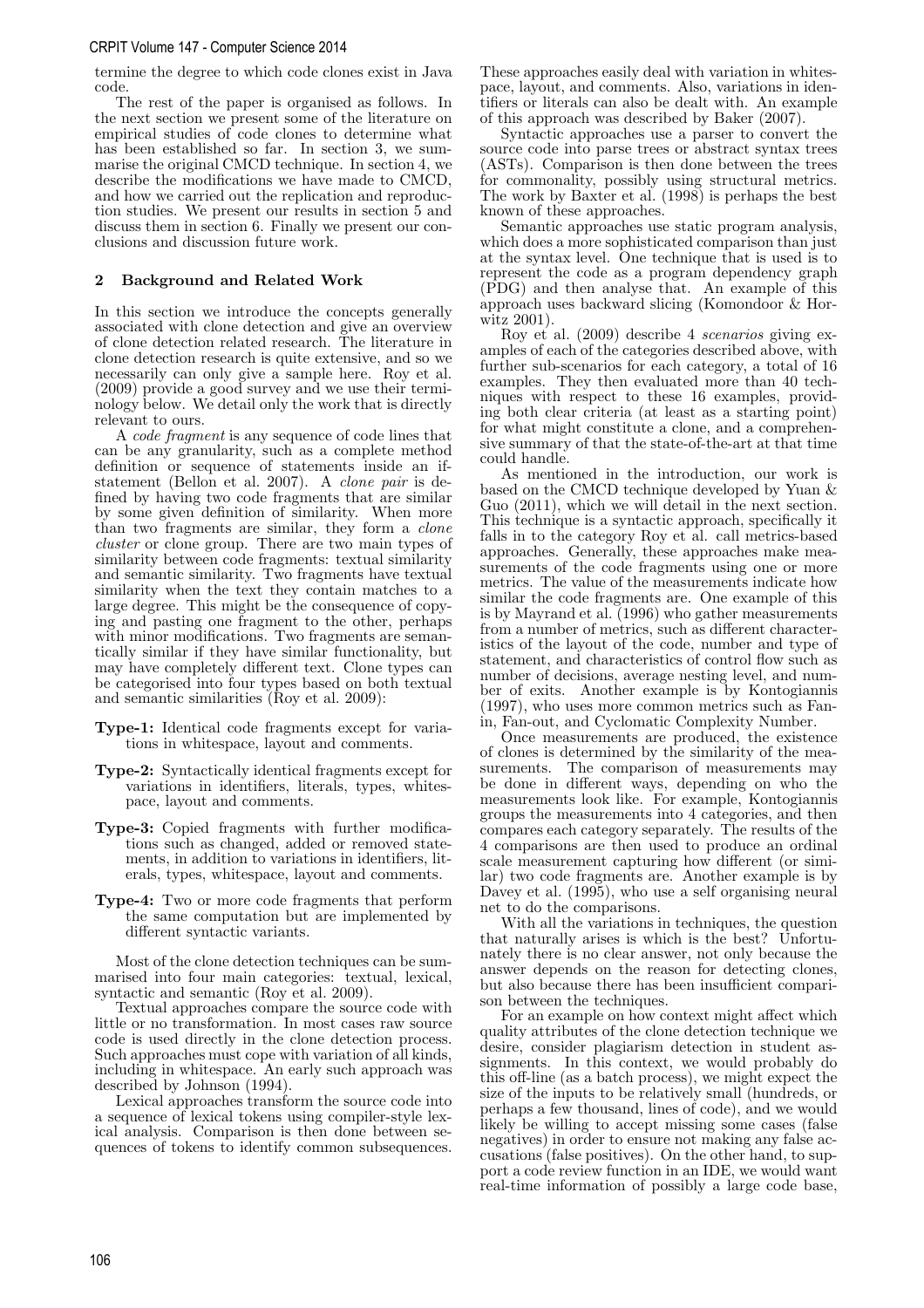but would accept a reasonable degree of false positives and false negatives. These two examples represent a trade-off of preferences in performance versus accuracy. Other trade-offs include what constitutes a clone, for example only requiring detection of Type 1 and Type 2 clones, and what granularity of code fragments are to be considered, such as comparing only subroutines or comparing blocks.

As an example of other uses of clone detectors, Li and Ernst examined the degree to which code clones also contained duplicated buggy code (Li & Ernst 2012). Their detector used a semantic approach based<br>on PDGs. They examined 3 systems (Git. Linux They examined 3 systems (Git, Linux kernel, and PostgreSQL). Using the systems' bug reports, they identified the code fragments where the bugs occurred, and then tried to find clones of those fragments. They compared their system against 4 other clone detectors. Their system performed as well or better than the others in both accuracy and performance.

There have been some comparisons of different techniques. Bellon et al. (2007) compared 6 clone detectors that used different approaches over 4 C and 4 Java systems with respect to their accuracy and performance. While there was no clear winner, they noted that the AST-based approaches tended to have higher precision (fewer false positives) but were also longer execution time, whereas token-based approaches had higher recall (fewer false negatives) but were faster. They commented that "if idea from the token-based techniques could be made to work on ASTs, we would be able to find syntactic clones with less effort."

Falke et al. (2008) did a follow up study using the same infrastructure as by Bellon et al. to examine the quality of clone detectors based on suffix trees. They found that using suffix trees was faster than the standard AST matching, but with varying recall and precision.

Two important questions relating to clone detection research are: Is the belief that clones are a problem correct, and; Are there enough clones in real code to matter? Juergens et al. (2009) addressed the first question by developing a new clone detector and applying it to 5 projects, 4 from 2 companies (3 in  $C\#$ , 1 in Cobol), and one open source (Java). They were particularly interested in what they called inconsistent clones, code fragments that differ by more than just simple changes that apply to the whole fragment, such as renaming variables (effectively Type-2 clones). They presented identified inconsistent clones to the developers of the systems, and from the developers determined whether the inconsistency was intentional or not, and whether the clones were faulty or not. From this they concluded that inconsistent clones are a major source of faults. The results by Li & Ernst (2012) also suggest that clones are a problem, by finding clones that contain the same bugs.

There does not appear to have been any systematic large-scale studies to determine the degree to which code clones exist. However, most presentations of new clone detectors provide data from their application that indicates that clones are relatively common.

For example, in an early study, Baker found on the order of 19% of the X Window System (Baker 1995) are either Type-1 or Type-2 clones. Baxter et al. looked at 19 subsystems of a process-control system with 400 KSLOC of C code (Baxter et al. 1998). Their results indicated that on average 12.7% of code was cloned, with at least two subsystems having over 28%.

Juergens et al. found 300 or more clone groups (2 or more code fragments that are clones of each

other) in 4 of the 5 systems. They do not indicate what proportion of the overall code base these groups represent, nevertheless it must be non-trivial.

While Bellon et al.'s goal was to compare detectors, they include information about candidates reported by the tools, the size of code fragments identified as candidates, and information on accuracy in their results. While it is difficult to determine the proportion of cloned code, again it is clear that it must be non-trivial.

Schwarz et al. (2012) examine the repositories of Squeaksource, a repository in the Smalltalk ecosystem. They found  $14.5\%$  of all methods strings  $(560K)$ different methods in 74K classes) were present in at least two distinct repositories.

We are aware of two large empirical studies, both by the same research group. The earlier one studies 125 packages of open source software written in C (Uchida et al. 2005). The size of the systems ranged between 478 and  $2,678,939$  "LOC". They do not report how they measured LOC. They found there is much variation in how much cloned code there is, but on average they found 11.3%. This group did a later study of the "Packages and Ports Collection" of FreeBSD. The primary goal of this study was to demonstrate their distributed version of CCFinder (Kamiya et al. 2002). They analysed more than 400 million LOC over nearly 6700 projects, which appeared to include many of the systems in their previous study. They found on average 4% of code clones, but there were several cases where the degree of code clones was much higher. However they did not report results for individual projects.

In summary, various studies consistently report that code clones exist to a non-trivial degree, with many measurements of more than 10% being reported. However, most studies are only of a small number of systems, and many of those systems are quite small. What large studies there are examine only systems written in C. Our interest is whether we would see different results in a different language (Java in our case).

# 3 Original CMCD Technique

In order to make our contribution clear a good understanding of the original CMCD technique is needed, which we provide below. More details are available in the original publication (Yuan & Guo 2011). The modifications we made are described in the next section.

The CMCD technique determines the similarity between two code fragments by modelling each with a count matrix and comparing the count matrices. A count matrix is made up of a set of count vectors. In the original CMCD, there is one count vector for each variable that appears in the code fragment. The values in a count vector come from a set of counting conditions that are applied to the variable that vector represents. The counting conditions represent how a variable is "used". The intuition is, if two code fragments are indeed clones, then a variable in one fragment will have a counterpart in the other fragment that is used in very similar ways, so the count vectors will be very similar. Also, most variables in one fragment will have counterparts in the other fragment, so the count matrices will be very similar. If, on the other hand, the fragments are very different, then there is a high probability that many variables in one fragment will have no obvious counterpart in the other, so the count matrices will look different.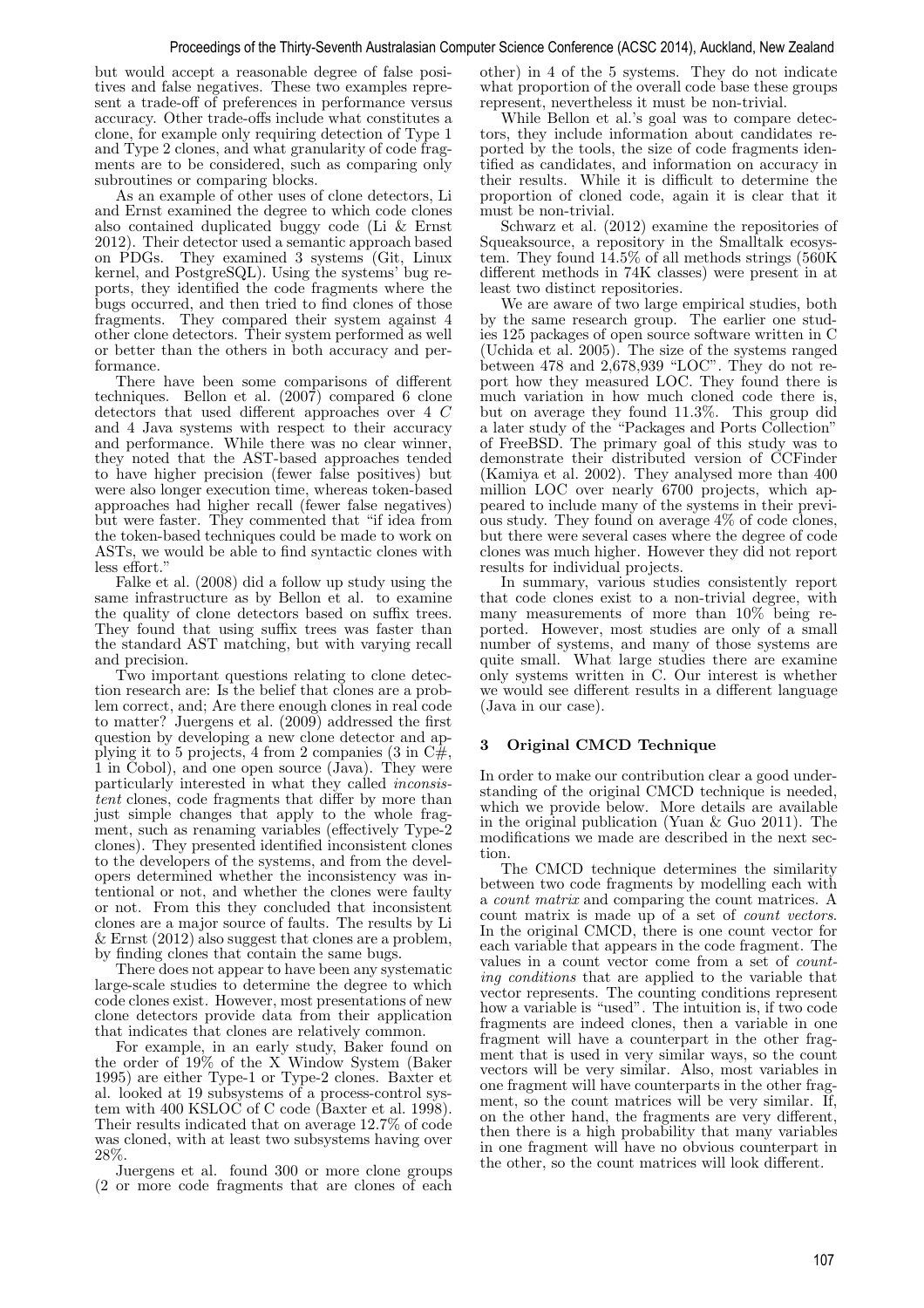Table 1: The original Counting Conditions (Yuan & Guo 2011)

- $\frac{1}{2}$  Used
- 2 Added or subtracted<br>3 Multiplied of divided
- 3 Multiplied of divided<br>4 Invoked as parameter
- 4 Invoked as parameter
- 5 In an if-statement<br>6 As an array subsc:
- As an array subscript
- 7 Defined
- 8 Defined by add or subtract operation<br>9 Defined by multiply or divide operation
- 9 Defined by multiply or divide operation
- 
- 11 In a third-level loop (or deeper)<br>12 In a second-level loop
- 12 In a second-level loop<br>13 In a first-level loop
- In a first-level loop

As the Yuan and Guo noted in the original publication, exactly what constitutes a "use" is maybe not as important as applying the counting conditions consistently. Nevertheless the counting conditions do need to indicate some reasonable notion of "use". The original counting conditions are shown in Table 1. These counting conditions all are uses of variables that are familiar to any programmer. Clearly other counting conditions are possible as the authors acknowledge, but it is not obvious whether the extra cost of adding more will significantly change the outcome. We return to this point in the next section.

Two count vectors are compared by computing the normalised distance between them. The original technique uses euclidean distance and normalises (roughly) by dividing by the vector lengths (see paper for full details). The resulting distance is in the range [0..1], where 1 means identical.

After computing the count vectors for each variable for each code fragment, the resulting count matrices need to be compared to determine similarity. An issue arises in that, while each variable in one fragment may have a very similar counterpart in the other fragment, this may not be obvious if the order of the count vectors is different in the count matrices, that is, it is not enough to just compare the first row of one matrix with the first row of the other, and so on. CMCD resolves this issue using maximum weighted bipartite matching as follows.

Each row in the two matrices being compared is treated as a vertex in a graph, and each vertex from one matrix has an edge to every vertex in the other matrix. Each edge is weighted by the distance between the two respective count vectors. This results in a weighted bipartite graph. The maximum weighted bipartite matching of this graph is then a pairing of count vector from one matrix with a count vector in the other matrix that maximises the sum of the count vector distances. This sum is then the measure of similarity between the code fragments.

The similarity value may also be normalised, to account for comparing code fragments of different sizes, or have a different number of variables. Also, in case it is possible for two quite different fragments to get a high similarity measurement, a false positive elimination step is applied using heuristics. The authors do not give any details as to what heuristics they use.

The same idea can be used to compare two sets of code fragments — a weighted bipartite graph can be constructed where a vertex is the count matrix for a code fragment, and edges are between vertices from one set to the other weighted by the similarity score between the corresponding code fragments. Again, maximum weighted bipartite matching can be used to determine how similar the two sets are. In this

way two classes can be compared for similarity by treating each method as a code fragment and applying the technique as described above.

10 Defined by an expression which has constants in it difficult to identify the clusters through manual in-Yuan and Guo evaluated their CMCD technique by using it in three different ways. First, they applied it to the 16 scenarios described by Roy et al., demonstrating that it detected all 16 cases. They then applied it to 29 student medium-sized project submissions (7 KLOC – 38 KLOC, 585 KLOC in total). The processing took 123 minutes on relatively standard hardware and they found 2 clone clusters. Manual examination concluded that would have been spection. Despite the fact that all projects implemented the same functionality, they did not find any false positives.

> The third evaluation method was to analyse JDK 1.6.0 18 (about 2 MLOC). They compared every pair of methods in this code base, ignoring very small methods such as getters and setters. The processing took 163 minutes and found 786 similar methods over 174 clusters. One of the clusters included at least one instance that appeared to contain a fault. They provide no information of how the quality of these results was determined.

> The evaluation provided by Yuan and Guo indicates that CMCD has some value, but only one large system was analysed, and it is difficult to just the quality of its results.

### 4 methodology

The research questions we would like to answer are:

RQ1 Is the CMCD technique as effective as its authors claim and can it be improved?

RQ2 How much code is created through cloning?

The basic steps we follow are:

- 1. Implement the CMCD technique as close as practical to the original.
- 2. Perform two of the three evaluations described in the original paper (see section 2).
- 3. Based on the results of, and experience gained by, performing the previous step, refine our implementation.
- 4. Evaluate the effectiveness of the refinement, returning to step 3 if the results indicate the need for, or possibility of, improvement.
- 5. Apply the refined implementation to a large body of code, returning to step 3 if the results indicate the need for, or possibility of, improvement.

Some of these steps are elaborate further below.

There are two details we need to clarify: what definition of clone we are using and what level of granularity of clone we will detect.

As others have noted, in particular Roy et al. (2009), there is no agreed upon evaluation criteria as to when two code fragments are clones. We use the same intuition as others, namely that two code fragments are clones if one could "reasonably" have resulted by copying and pasting the other and making "minor" changes. While this introduces a degree of subjectivity, we follow Yuan and Guo and use the scenarios proposed by Roy et al., which provides some means of comparison with other work. We discuss this further in Section 6.3.

We also follow the original CMCD technique, which compares code fragments that are methods,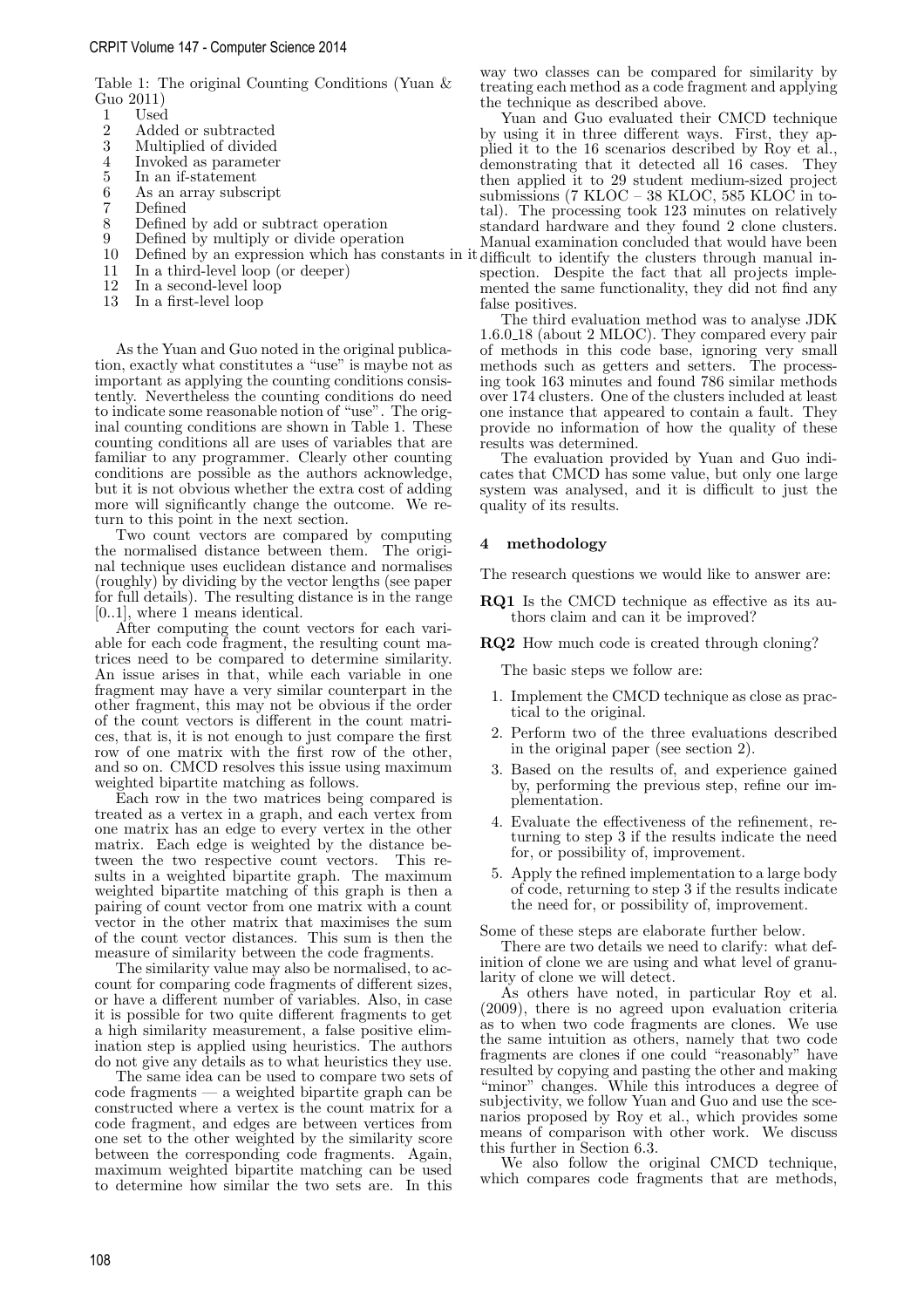that is, it does not detect clones that are smaller than methods. We choose to do so as one of our goals is to replicate Yuan and Guo's study. How this technique might be applied to sub-method clones is a topic for future work.

# 4.1 CMCD implementation

As Yuan and Guo used Java as their target language, we choose to do the same. Their implementation determined the count matrices based on the Jimple representation of the Java source, which is a 3-address code representation produced using the SOOT framework (Vallée-Rai et al. 1999). We had a concern about this decision.

The Jimple representation is necessarily different from the original source code, and furthermore is a transformation of the compiled code (bytecode) rather than the original source code. Yuan and Guo argue that these transformations have little effect on the results. Our concern is that the two transformations may mean that slight differences in the source code may result in more significant differences in the Jimple representation. For example, information could be lost during compilation which may affect the level of accuracy, especially if optimisation techniques are used. Also, the transformation to Jimple involves introduction of temporary variables, and slight differences in the source code may result in different temporaries, potentially resulting in a more significant change at the Jimple representation than exists in the original source.

If we are right, then we would get better results dealing with the source code directly. Furthermore, if Yuan and Guo are right, it should not matter if our implementation uses a different technique to determine the count matrices.

Consequently we decided to base our implementation on a parser for Java source code. We used ANTLR (antlr.org) to create the parser. This produces an Abstract Syntax Tree (AST), which is then traversed, applying the counting conditions as appropriate to each vertex. The count matrices are created and compared as in the original.

Unlike the original technique, rather than measure similarity between methods (smaller values means less similar), we measured differences (smaller values means more similar).

As noted in Section 3, the meaning of the measurements can depend on the method size. The measurement for two large methods might be the same as for two small methods, which would mean the large methods are much more similar than the two small methods, but the absolute values suggest they are equally similar. Also, the values of the counts can impact the measurement. The difference between two large counts (e.g. 100 versus 90) for a giving counting condition can be the same as for two small counts (11 versus 1), again indicating that the former is more similar than the latter, but just by the measurements they appear equally similar.

So some form of normalisation is needed. Unfortunately, the original paper does not describe how normalisation was performed, so we had to develop our own. We carried out a large number of trials of different forms of normalisation to find a form that have the best characteristics regarding false positives and false negatives (see below). We concluded the best normalisation was achieved by summing the values for the smaller count matrix, and dividing the raw difference measurement by that sum.

The false positive clone detection method mentioned in the original paper was also not described



Figure 1: Showing the trade-off in candidate pair classification according to difference choices of threshold value. The 0–3 value has been truncated (from 179) for presentation purposes.

and thus we have come up with our own false positive detection method. As cloned fragments of code are similar or the same as the original fragment of code, we used a textual approach to discard clone pairs detected that had over 50% differences in text. This difference was computed after spaces and comments had been removed.

To improve performance, we classified method pairs by comparing the normalised difference between the two matrices to a predetermined threshold value. The threshold value was determined by analysing the distribution of difference values of clone pairs. This process consisted of:

- 1. Detecting all possible clone pairs for a selected software system and calculating the difference values.
- 2. Manually reviewing each method pair found and classifying it into one of the categories: clone, modified clone, similar but not clone, and not clone. (Also see below.)
- 3. Plotting a chart showing the distribution of different type of method pairs.
- 4. Determine the threshold value based on distribution.

Freecol version 0.8.0 was used for the analysis. The chart is shown in figure 1. From the chart, the default threshold value was chosen to be 45 to provide a balance between false positive and false negatives. A manual evaluation process like this was also used to evaluate different normalisation forms and choosing the level of text difference threshold.

Very small methods, such as getters and setters, are likely to look very similar. Also, even if they are created through cloning, identifying them as such is not very useful because they are so small. The original technique chose to ignore small methods for this reason, but did not specify how they identified such methods. In our implementation, the number of nodes in AST is used as the size of the method. A method is considered small if its size is less than a certain value. The number of lines of code was not used as the size of the method because it did not reflect the complexity of the code fragments and it may vary significantly depending on the coding style. By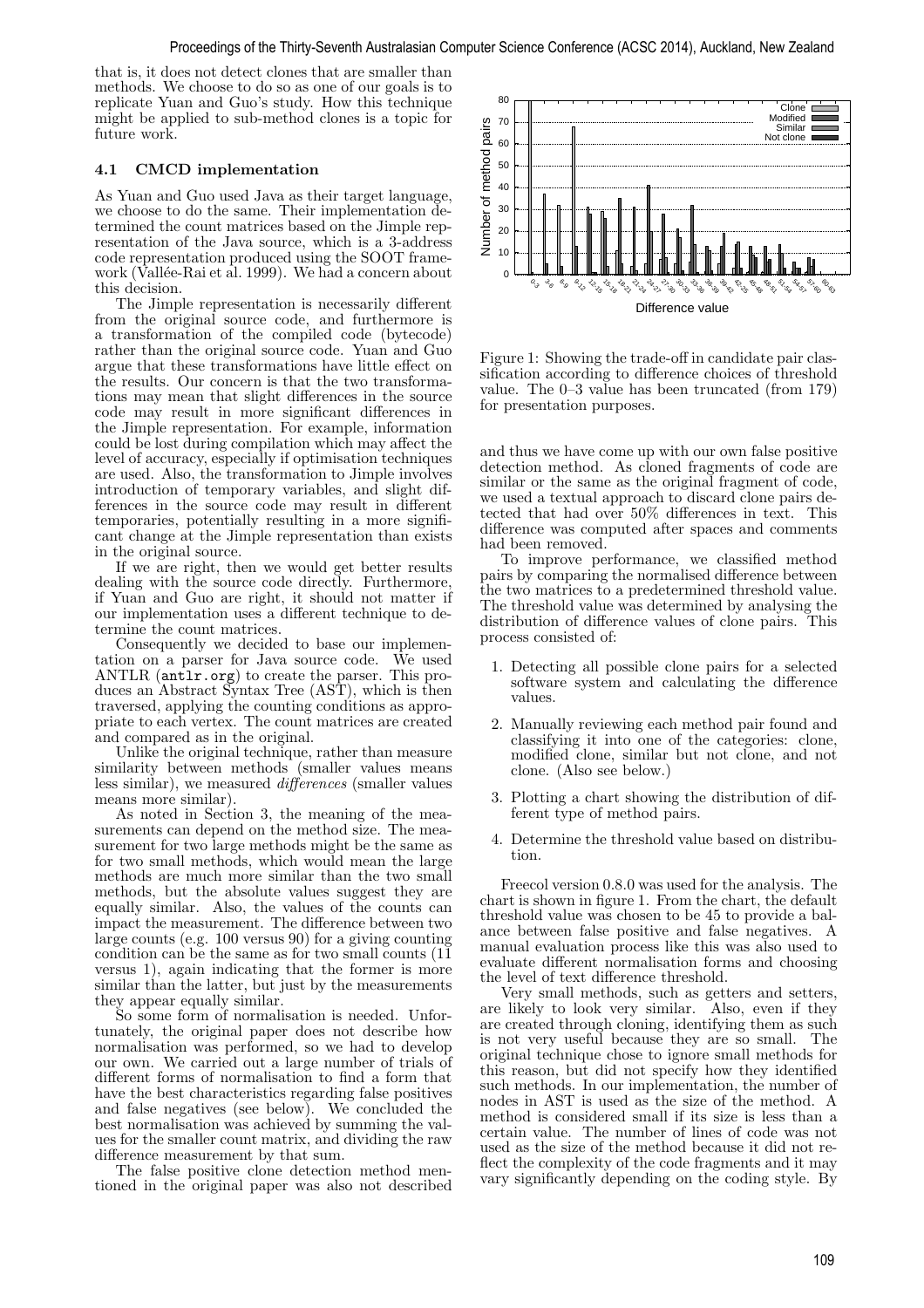### CRPIT Volume 147 - Computer Science 2014

looking at small methods such as getters and setters, we determined that an AST with 50 or fewer nodes could be reasonably classified as small.

Constructors are also ignored, as constructor clones are not very interesting. In addition, it is easy to get two constructors with the same variable count in a large system, and therefore they will introduce false positives.

# 4.2 Replication

We applied our implementation of the CMCD technique to the same 16 scenarios used by Yuan and Guo, and also to JDK 1.6.0 18. We did not have access to the student submissions and so did not replicate that part of their study.

# 4.3 Evaluation and Refinement

The original paper hinted that other counting conditions might be useful, so we planned from the beginning to support adding new conditions. That meant we also needed some way to select different conditions, and some way to show the results. We also needed to be able to vary various parameters, such as the choice of thresholds (see below). To support evaluation, we quickly learnt that it was important to not just see the list of candidate pairs, but to also show the contents of the pair, highlighting the differences between the two fragments. By examining candidate pairs in this way, we could then efficiently determine the accuracy of the choice of parameters by determining by manual inspection whether the candidate pair was indeed a clone pair. Finally, we needed the means to record the result of the manual inspection.

To this end, we developed a tool that can apply the foundation CMCD technique to any code base and that supports choosing different sets of counting conditions, different parameter values, reporting candidate clone pairs, highlighting the differences between a selected candidate pair, and recording the result of the manual inspection.

Candidate pairs are classified as "clone", "modified clone", "similar but not clone" or "not clone". "Clone" is where the method pair is clearly identical with minor changes such as differences variable types or variable names. same as "clone" but allowing a few addition or deletion of statements. "Similar but not clone" is used for classifying code clones where at a glance, they have lots of similarities in terms of structure and sub fragments of code, but is modified enough to not be considered clones. "Not clones" is where the method pair is clearly not a clone. This classification data can be saved for analysis and future clone detections, so that there is no need to reclassify clones when the detection process is rerun with different input parameters.

Clone pairs can be sorted based on any of the characteristics of the pairs (such as the value of the prenormalised difference between a pair). This aids the identification of clone patterns in our results by ordering the results to allow for easy access to groups of data, and visualisation of correlation between data types. For example, clone pairs can be sorted by clone classification and then by the difference value of the method pair to determine if there is a correlation.

The tool we developed allows us to identify false positives (candidate pairs that are not in fact clones). Identifying false negatives (clone pairs that are never offered as candidates) is more challenging, however our tool also supports this because it allows us to

ant-1.8.0 argouml-0.34‡ c jdbc-2.0.2 cayenne-3.0.1 cobertura-1.9.4.1 compiere-330 drawswf-1.2.9 freecol-0.10.3‡ freemind-0.9.0‡ ganttproject-2.0.9 gt2-2.7-M3 heritrix-1.14.4 hibernate-4.0.1‡ jFin DateMath-R1.0.1 jag-6.1 javacc-5.0 jgraph-5.13.0.0‡ jgraphpad-5.10.0.2 jgrapht-0.8.1 jhotdraw-6.0.1‡ joggplayer-1.1.4s jrat-0.6 jrefactory-2.9.19 jruby-1.5.2 jtopen-7.1 marauroa-3.8.1 maven-3.0 nakedobjects-4.0.0 nekohtml-1.9.14 poi-3.6 pooka-3.0-080505 roller-4.0.1 sablecc-3.2 struts-2.2.1 sunflow-0.07.2 trove-2.1.0 velocity-1.6.4 wct-1.5.2 weka-3.6.6‡ xalan-2.7.1 xerces-2.10.0 xmojo-5.0.0

Figure 2: Systems used from Qualitas Corpus release 20120401. Systems for which multiple versions were analysed are indicated by ‡.

easily change various parameters to the technique, in particular the thresholds. The choice of thresholds affects the level of false positives and false negatives the higher the threshold the more false positives but the fewer false negatives. If we want to determine the degree of false negatives for a given threshold  $t$ , we can set the threshold to a value  $l$  much larger than t, and examine those candidate pairs that are clones reported at level  $l$  that are not reported at level  $t$ . These pairs are then false negatives at level  $t$ .

Identifying false negatives, as well as allowing us to provide error bounds on our results, also provides support for refining the technique. By examining false negatives, we can identify new counting conditions that may have the potential to detect such cases.

# 4.4 Empirical Study

Our empirical study was carried out on 43 open source Java systems from the Qualitas Corpus, release  $2012040$ <sup> $\acute{1}$ </sup> (Tempero et al. 2010). We did both a breadth (different systems) and a longitudinal (multiple versions of the same system) study. The systems we used are listed in Figure 2, with those used for the longitudinal study marked by ‡. See the Qualitas Corpus website (qualitascorpus.com) for details of the systems studied, such has which files are analysed.

## 5 Results

In this section, we present the results of the different parts of our study. Their interpretation and consequences will be discussed in the next section.

# 5.1 Replication Study

As with the original CMCD implementation, our implementation was also successful at detecting clones for all 16 of Roy et al.'s scenarios. We also ran our implementation on the JDK 1.6 update 18 and found 11,391 similar methods in 2523 clone clusters. The process used 51 minutes using a 2.7GHz Intel Core i5 CPU.

## 5.2 Refinement

From the results of our replication study, we identified limitations in the original CMCD implementation. About 15% of the candidate pairs identified in our results were false positives. These false positives were recognised as clones mainly due to the choice of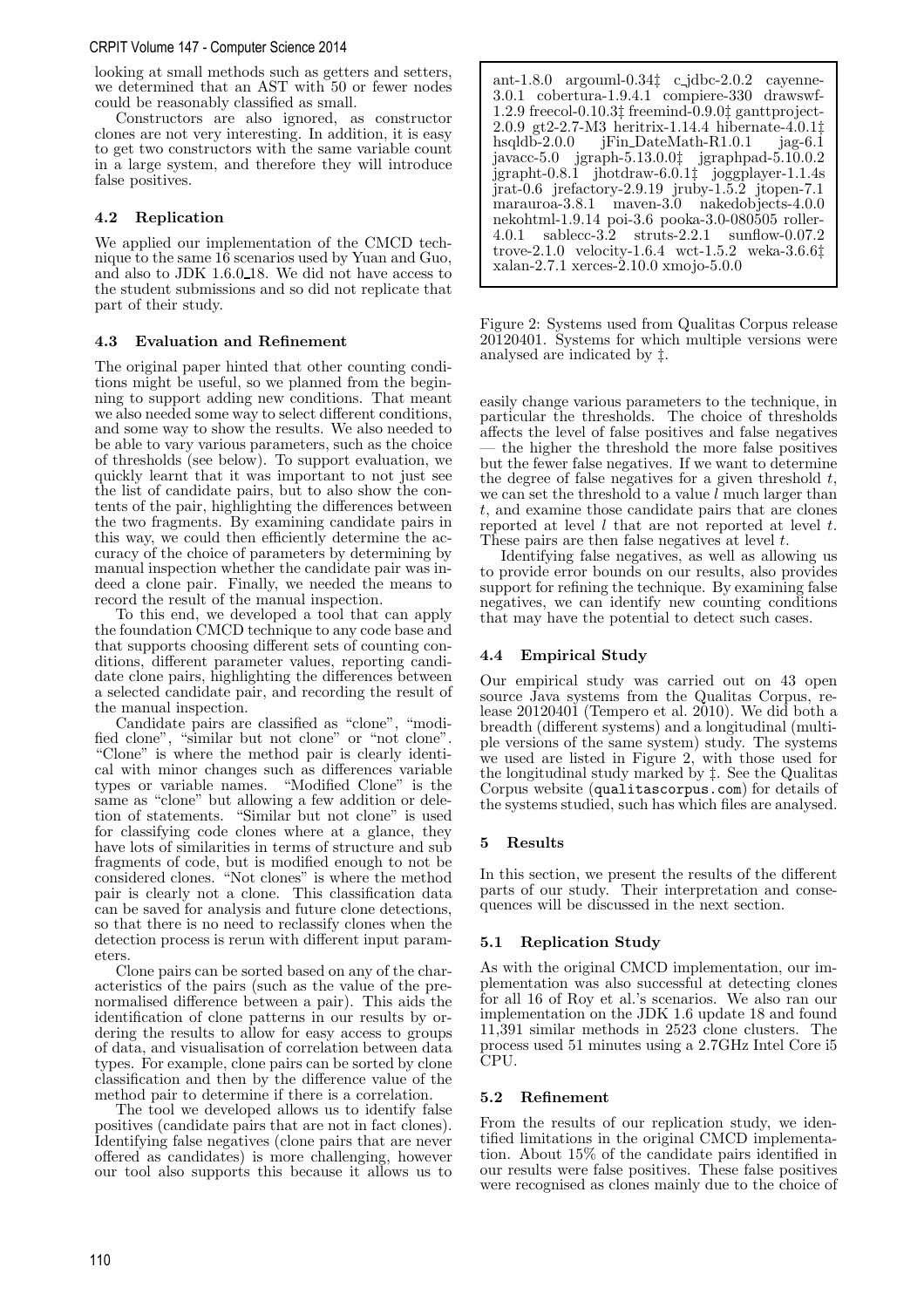$normVCM = \frac{dVCM(total(vCM1) + total(vCM2))}{dt}$  $total(vCM1) + total(vCM2) + total(mCM1) + total(mCM2)$ 

Figure 3: Normalising difference between variable and method count matrices for two code fragments.

private Element remove(Connection connection, Element element) { String address = connection.getSocket(). getInetAddress().getHostAddress(); int port = Integer.parseInt( element.getAttribute("port")); metaRegister.removeServer(address, port); return null; }

Figure 4: Example of a method with no uses of variables according to the original counting conditions, and so has an empty count matrix (from the Freecol class net.sf.freecol.metaserver.MetaServer)

Table 2: The new Counting Conditions

- 11 Variable used in first level while loop
- 12 Variable used in second level while loop
- 13 Variable used in third level while loop (or deeper)
- 14 Variable used in first level for loop
- 15 Variable used in second level for loop
- 16 Variable used in third level for loop (or deeper)
- 17 Variable used in switch-case statement<br>18 Method invoked
- 
- 18 Method invoked<br>19 Method used in 19 Method used in if-statement<br>20 Variable invoked on
- Variable invoked on

counting conditions. In Yuan and Guo's paper, the 13 counting conditions described were not sufficient to handle all the cases. For example, switch-case statements were ignored because the counts of variables did not reflect the existence of a switch-case statement.

Another issue was that code fragments that contained only method invocations had empty count matrices, despite potentially having non-trivial code. Figure 4 shows a small method with this property, but we saw a number of larger examples of this.

This lead us to change  $\overline{3}$  existing conditions  $(11, 1)$ 12, and 13 in Table 1) to represent the use of variables in loops at a more fined-grained manner, and added other conditions, including for method invocation. The new conditions are listed in Table 2.

As well as new counting conditions for variables, we also apply the same counting conditions to methods in a separate method count matrix. This matrix is normalised in the same manner as described for the existing (variable) count matrix as described in Section 4.1. With the two count matrices, the comparison of code fragments is done by determining the difference between the variable count matrices for each fragment and the method count matrices for each fragment. This again raises the issue that the respective sizes of the matrices could confound the result. For example, if the two variable count matrices are the same, but the method count matrices are different, then the size of the method count matrices might affect the result. Each pair of matrices is normalised and then the two normalised values are added together.

The normalisation function is shown in Figure 3. In that figure,  $vCM1$  and  $vCM2$  are the variable count matrices for code fragments 1 and 2 respectively, and  $mCM1$  and  $mCM2$  are the method count matrices;  $total(*)$  returns the sum of all values in the count matrix parameter; dVCM is the difference for the variable count matrices using the procedure described in Section 4.1; *normVCM* is the difference between the variable count matrices normalised with respect to the method count matrices.

### 5.3 RQ2: Empirical Study

We used our implementation on the systems listed in Figure 2 and the multiple versions of those systems indicated. In all, there were 310 different versions, involving 210,392 files and 26,702,561 non-comment non-blank lines of code (NCLOC). The total time taken was approximately 26 hours.

The results of the empirical study are summarised in Figure 5. The systems are ordered according to the number of methods we compared in each system (that is, ignoring "small" methods and constructors) in order to see if there are any trends due to some notion of system size. In fact were the systems ordered according to lines of code, the order would not be very different.

The figure shows three values: the *total* cloned code, that is, the percentage of the code (determined by non-comment non-blank lines of code — NCLOC) that appears in a clone cluster. The light grey shows the proportion of code that is cloned not counting the "original" that was cloned and the dark grey is the size of the *original* code that was cloned.

We show the total because we believe that that is what other studies report (although this is generally not stated) and we want to compare with them. However, we also believe that it is worthwhile seeing the size of the code that is cloned. If two systems have (for example) 10% total cloned code, but in one the original is  $1\%$  and the other it is 5\%, then this difference is worth noting. Note that we do not really know which method was the original and which was cloned, but as they are all similar we can pick one as a representative (hence the use of quotes above).

The ranges of the values are: total 6.5%  $(nekohtm1) - 59.5\%$  (cobertura) with an average of 17% (sunflow), original 2.3% (jrat) -  $11.8\%$ (cobertura) with an average of  $5.3\%$  (poi), and cloned  $3.8\%$  (nekohtml) –  $47.8\%$  (cobertura) with an average of 11.7% (pooka). The medians are: total  $-14.6\%$ , original  $-5.3\%$ , and cloned  $-10.0\%$ , all by the system poi.

While there seems to be a slight trend of increasing cloned code with system size, the largest system ( $gt2$ ) has 446,863 NCLOC and 13,174 methods, which is much bigger than the second largest, jruby, with 160,360 NCLOC and 7646 methods, and yet the amount of cloned code is less than many other systems (but see Section 6.2).

We examined the outliers, and found that a large proportion of generated code were included in these systems. Due to the nature of generated code, they could be similar or identical and therefore recognised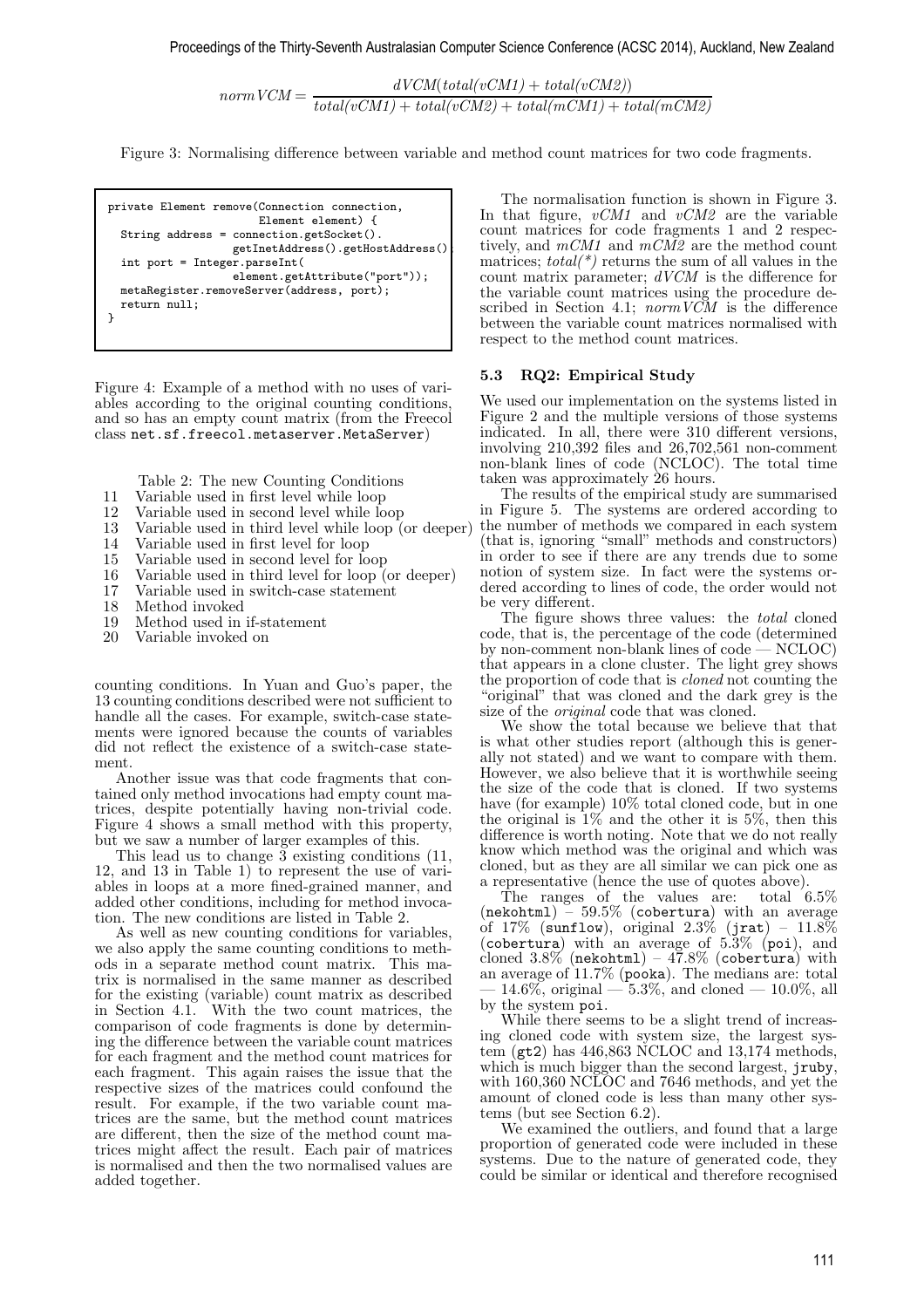

# Cloned code across systems

Figure 5: Proportion (%) of cloned code across the 43 systems in the study. The combined height of a bar is the proportion of code that appears in a clone cluster. The height of the dark grey bars shows the size of the "original" code that has been cloned.

as code clones by the clone detector. With the 3 top outliers (trove, sablecc, and cobertura) removed, the largest values are: total cloned 27.3%, original 8.3%, cloned 20.9%.

The process we used to determine the threshold value (the data is shown in Figure 1) also provides us with the means to estimate our false positive and false negative rates. For this study, we used a threshold value of 45. Those candidate clones with a difference value below the threshold (and thus reported by our tool as clones) that we manually classified as "similar" or "not clone" were classified as false positives, and those with a difference value above the threshold (that is, reported as not clones) but classified as "clone" or "modified clone" were classified as false negatives. Based on this, we had a false positive rate of 14.8% and false negative rate of 6.7%. We do note that all of the false positive method pairs found contained structurally similar code.

In addition to detecting clones in the latest version of the software systems in the Qualitas Corpus, different versions of software systems were also analysed. The results are shown in Figure 6.

#### 6 Discussion

### 6.1 RQ1: Replication

The CPU time used between original implementation and our implementation was of the same order (our hardware is somewhat faster). However, the number of clones found was significantly different. Some of the clone pairs we detected were manually reviewed to assess the correctness of the result. A large proportion the clone pairs we found were the result of generated code. These generated code fragments were very similar to each other and therefore detected as code clones. We suspect that these methods were not considered in the original paper.

Yuan and Guo indicated that their implementation had a very low false positive rate, but did not provide any information on the false negative rate. Often there is a trade-off between false positives and false negatives, and so it is possible that their false negative rate was quite high. Since we had to develop our own normalisation and false positive elimination steps, it is possible that our false negative rate is not as high as the original. This might also explain why we found so many more candidate clone pairs.

Another possible source of variation was that it was not clear exactly which classes were examined in the original study, since Yuan and Guo analysed bytecode and we analysed source code.

While we did not get exactly the results reported by Yuan and Guo, they are close enough for us to conclude that the CMCD technique is as good as they claim. Furthermore, by manually reviewing detected clone pairs, there are clearly opportunities for improvement.

## 6.2 RQ2: Empirical Study

The smallest amount of cloned code we saw was 3.8% in nekohtml (6.5% if the original is included), which is the second smallest system (6,625 NCLOC and 185 methods) we analysed, meaning that the absolute amount of cloned code was also fairly small (421 NCLOC cloned code). Given that half of the systems we analysed (all larger than nekohtml) have  $10\%$  or more (14.6% if the original is included) points to nontrivial amounts of cloned code in open source Java systems. This is consistent with the findings of other studies.

Over the life-time of a system, according to Figure 6 there is again possibly a slight increasing trend over time for the systems that we have 20 or more versions for, however, as systems also grow over time, this might be further evidence of a relationship be-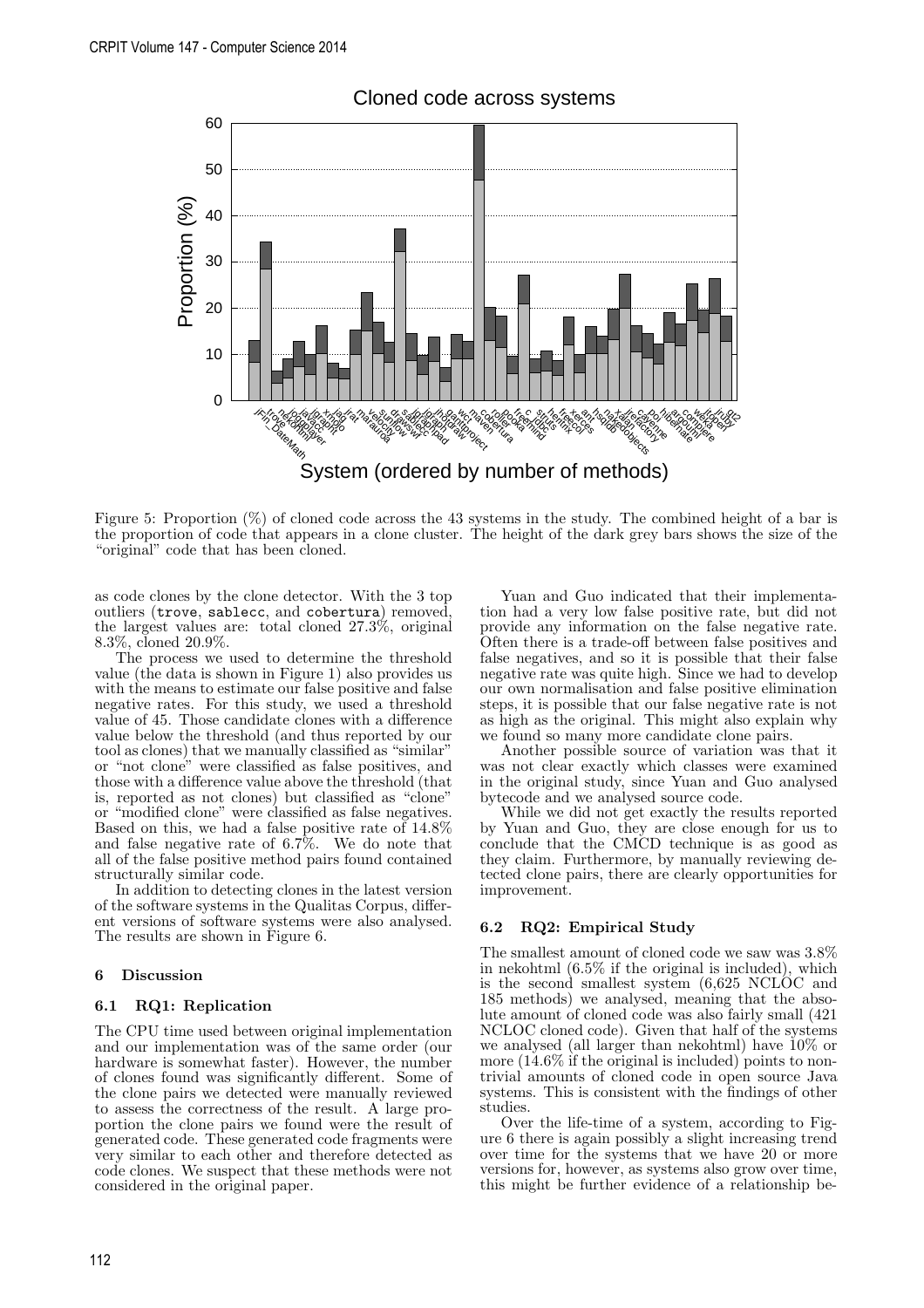

Figure 6: Study results showing the percentage of code clones across different versions of software systems

tween system size and amount of cloning. As we gather more data, we may be able to confirm this relationship.

It is worth noting that our implementation, like the original, has very good performance. We were able to analyse nearly 27 million NCLOC in about 26 hours on commodity hardware.

# 6.3 Threats to Validity

As with other clone detection research, a possible threat to the validity of our results is what we consider to be a clone. We have mitigated this threat by requiring that two people (the first two authors) agree on the designation (as described in Section 4) of each candidate pair.

Another possible threat is the correctness of our implementation. In particular, there is the possibility that some peculiar combination of circumstances will be mis-reported by our implementation. We have mitigated this through approximately 50 per-hours of manual review of candidate clone pairs.

One issue with comparing our results with others is that fact that we detect clones at the method level of granularity. This means that if the code in one method is completely copied to another method, but that other method also has at least as much code again added, we will not detect the use of cloning. We do not doubt that this happens, but our manual reviews found few such examples, leading us to conclude the impact on our results is small.

We have provided false positive and false negative rates for our results. These are based on our manual reviews, as supported by our tool, and so are necessarily a small subset of the total code base we analysed. While we cannot rule out missing incorrectly classified clone pairs, the nature of the CMCD technique is such that we believe our results are likely to apply generally.

Finally, we note that our results are generally in agreement with other studies, which gives us good confidence in them.

## 7 Conclusions

We have examined a technique for clone detection proposed by Yuan & Guo  $(20\overline{1}1)$  and found that generally their claims for its performance and accuracy are warranted. We have improved the original technique, in particular by adding more counting conditions and a separate method count matrix. Our improvements significantly reduce the false positives of the original. We confirmed the performance characteristics of the original study, being able to analyse nearly 27 million NCLOC in about 26 hours on commodity hardware.

We evaluate our improved CMCD through extensive manual validation supported by a visualisation tool. We replicated some of the original study and performed a large-scale empirical study of Java code. The study examined 43 systems in which we found that 1 in 2 systems had at least 10% cloned code, not counting the original. These results are broadly in agreement with other empirical studies. In particular, they are very close to a previous large study of systems written in C (Uchida et al. 2005). This suggests that the degree to which clones exist is not due to a particular language or style (procedural versus object-oriented).

In future work, we would like to improve the error bounds on the accuracy of our implementation and adapt it to work on sub-method granularity. While our empirical study is one of the largest performed for Java, it was not done on the whole of the Qualitas Corpus due to project constraints. We hope carry out an even larger study.

There is still much to be discovered about code clones. Based on our findings reported here, we believe the CMCD technique provides a very promising means to support such discovery.

## References

Baker, B. (1995), On finding duplication and nearduplication in large software systems,  $in \dots$ , 1995. Proceedings of 2nd Working Conference on', p. 86.